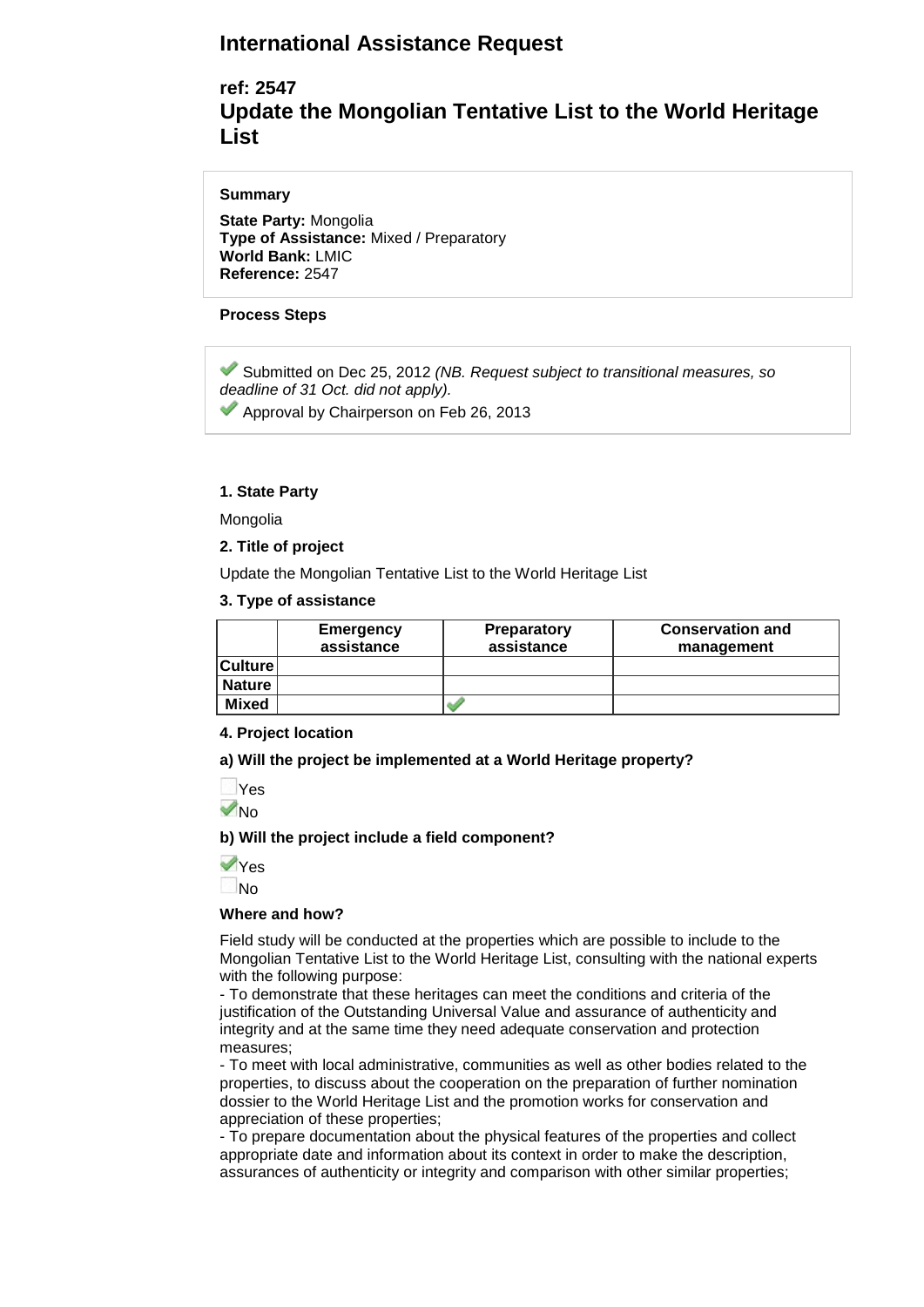- To collect all possible information concerning the present state of conservation of the heritage properties and factors attesting them and ensure the future possibilities of the management plan.

**c) If the project is being implemented at a World Heritage property, indicate whether it will also benefit other World Heritage properties, and if so, which ones and how?** 

N/A

#### **5. Timeframe for the implementation of the project**

Start date: July 1, 2012 End date: June 30, 2013 Duration: 10 month(s)

#### **6. The project is:**

Local **V**National Subregional Regional International

#### **7. Justification of the project**

#### **a) Explain why this project is needed.**

Mongolia joined the UNESCO World Heritage Convention in 1990 and the National Tentative List was prepared and submitted to the World Heritage Committee according to the Operational Guidelines for the Implementation of the World Heritage Convention.

The list included 9 heritage properties. From these properties the "Uvs Lake basin" was inscribed on the World Heritage list on the basis of natural criteria in 2003 and "Orkhon Valley Cultural Landscape" and "The Petroglyphic Complexes of the Mongolian Altai" were inscribed on the basis of cultural criteria in 2004 and 2011 respectively. The nomination of "Sacred Mountains of Mongolia" including Burkhan Khaldun sacred mountain is still under the preparation.

At present some heritage properties from the current Tentative List were already inscribed on the WHL and others have been prepared for the nomination. The current Mongolian Tentative List doesn't meet completely the requirements of the present Operational Guidelines for the Implementation of the World Heritage Convention. This is because of new challenges and requirements for the nomination and inscription to the WHL and the lack of knowledge and experiences of national experts at the previous preparation period. Updating the Mongolian Tentative List should have already been done in line with paragraph 65 of the Operational Guidelines within 10 years. But the List have not been updated and re-submitted yet.

Within the Global Strategy for a more balanced and representative world heritage list, the World Heritage Committee requested ICOMOS and IUCN to proceed with an analysis of the sites inscribed on the WHL and the Tentative List on a regional and chronological, geographical and thematic basis and to draw up an action plan to fill any gaps in these lists.

These requests were seen as a way of including representatives of the diverse natural and cultural heritage as a whole on the List. The ICOMOS analysis showed that some cultures and civilizations were either at present not represented on the list, or were seriously under represented, nomadic and steppe cultures among them. In the IUCN analysis further emphasis was also given to the grassland landscapes and Gobi desert ecosystem and to cultural values and spiritual beliefs of peoples associated with the natural environment, many examples of which are existed as a nomadic cultural traditions and values among Mongols. These comments and recommendations of the analysis of Advisory Bodies should be considered in the following revision of the Mongolian Tentative List.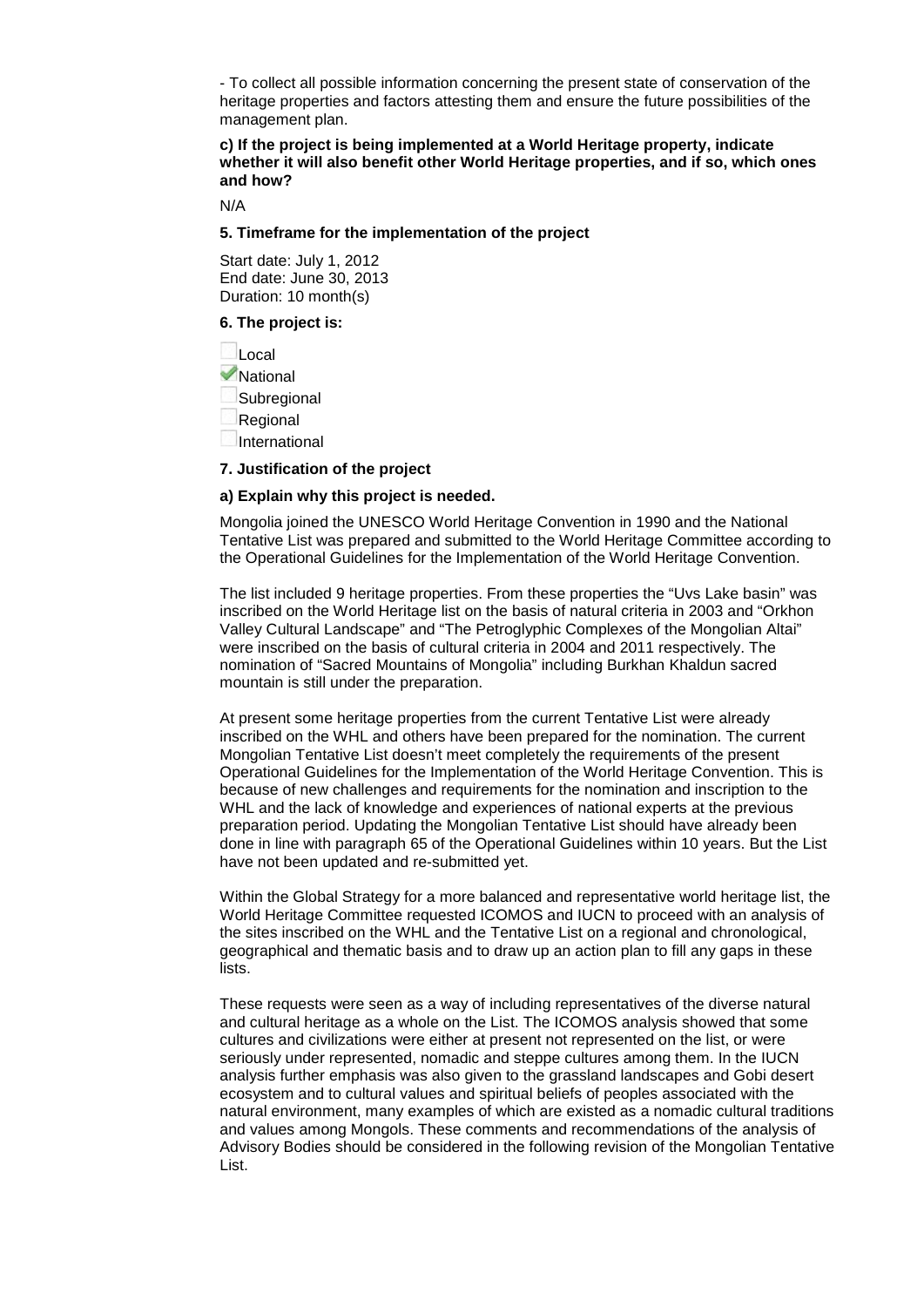Therefore it is urgent needed to update and revise the Mongolian Tentative List with inclusion of other natural and cultural properties of possible outstanding universal value located within the territory of Mongolia.

There are some suggestions and opinions concerning additional natural and cultural heritage properties that could be included in this Tentative List:

• The grassland landscapes and especially steppe grassland are vital for ecological health of the region and whole world. The steppe grassland is very vulnerable ecosystem of the earth but today only about 2 percent has been included in the WH List and protected. The territory of the Mongolia is an essential part of the vast and grassy Eurasian steppe which stretches for several thousand kilometers from the Danube river to the Korean peninsula. The Eastern Mongolian rolling steppe of the grassland including Daurian steppes is only representative of the steppe landscape which has not been impacted by human and economic activities. This landscape also is a home to more than 20 species of mammal, including herds of Mongolian steppe gazelle. Thus, Mongolia has some potential sites of steppe landscapes which would be nominated to WHL but needs to be backed up by national and regional thematic studies to provide a sound framework for nomination.

• The towering, jagged Mongolian Altai Mountains which represents the most complete sequence of altitudinal vegetation zones in central Siberia, ranging from steppe to foreststeppe and mixed forest and sub-alpine vegetation to alpine vegetation. It is also an important habitat for endangered animal species such is the snow leopard. Mongolian Altai Mountain bears also unique testimony to the Eurasian steppe nomadic civilization from ancient time through the monuments of upper Paleolithic period and cultures of the Scythians, Hunnu and Turkic and Mongolian periods. Mongolian Altai is a part of the huge Altai mountain range that stretches some 2100 km across Mongolia, China, Russia and Kazakhstan, the Russian section of which having been included as Natural site on the WHL in 1998. Thus Mongolian authorities have to search a ways to nominate Mongolian side of the Altai Mountains to WHL as transboundary World Heritage Mixed site and to work together with neighboring countries to ensure that the natural and cultural value of entire Altai is recognised internationally and protected accordingly.

• The monuments, related to the Hunnu Empire period, the most ancient empire of the Euro-Asian steppe nomads, including the burial and worship places, could be particularly identified for the Tentative List.

• The monument complex of deer stones and man stones which are spread throughout the Mongolian territory could be also identified and included in the Tentative List. An evident example of these monuments is complex of UushigiinUver deer stone which is located near the town of Murun of Hovsgol aimag. This complex has large number of monuments not only in Asia but also in the World and it is unique for its artistic structure.

• Numerous settlements, rock paintings, monuments, burials and graves dated to the historical period connected with the history of the Great Mongolian Empire and Chinggis Khan's life were found and studied on Chinggis Khan's birth and childhood place near Kherlen and Onon rivers in the territory of Khentii province. Other historical and cultural monuments are also needed to be studied and included in the Tentative List.

**b) List all supporting documents submitted, if applicable.**

N/A

**8. For emergency assistance only**

**a) Describe the actual or potential threat/danger affecting the property** N/A

**b) Indicate how it might affect the property's Outstanding Universal Value** N/A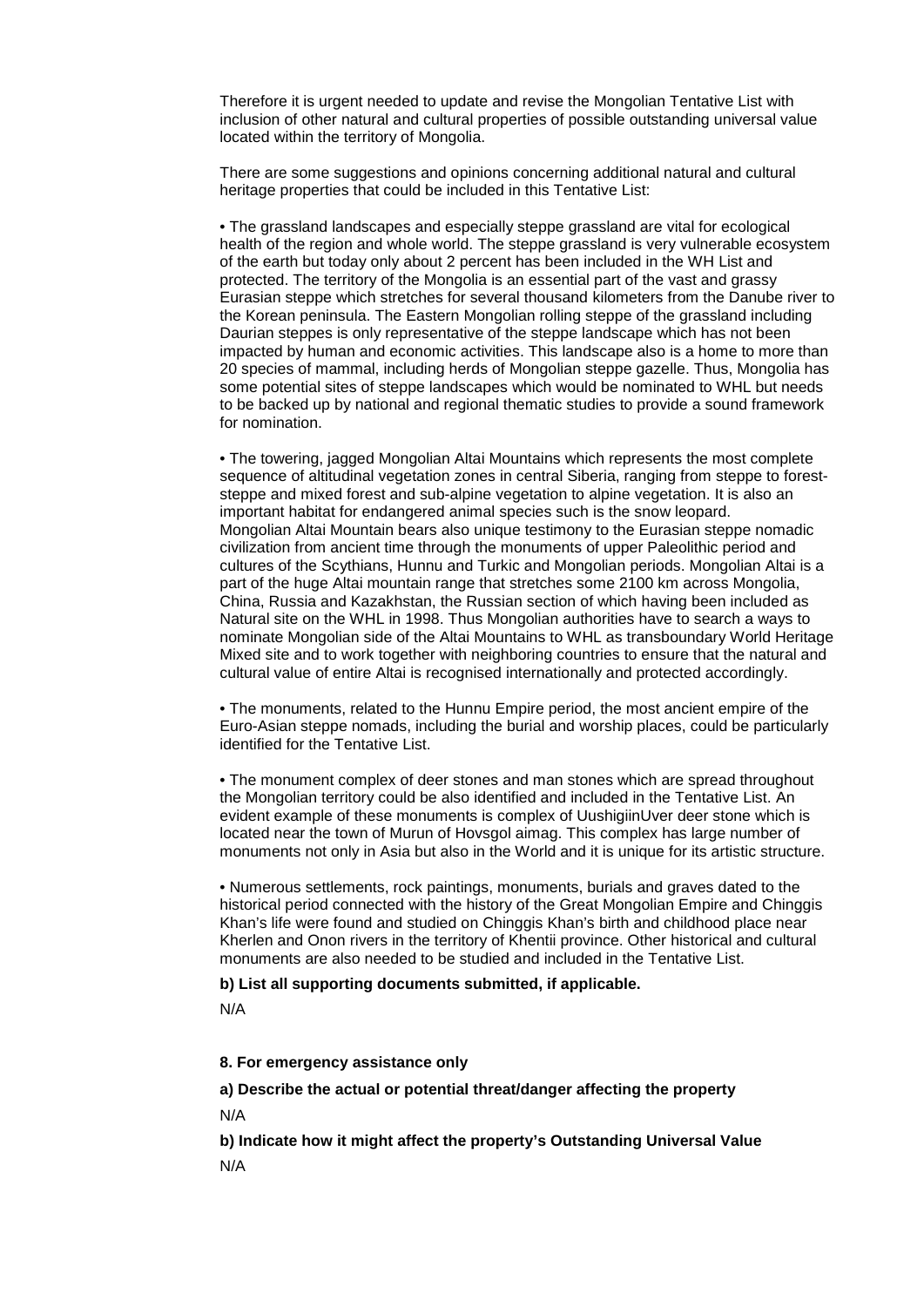# **c) Explain how the proposed project will address the threat/danger**

N/A

# **9. Objectives of the project**

In the framework of the implementation of the World Heritage Convention and to meet new requirements mentioned in the justification this project aimed to update and revise the Mongolian National Tentative List with inclusion of other natural and cultural properties of possible outstanding universal value located within the territory of Mongolia.

• To analyse and re-examine the justification of the heritage properties which were included in the existing National Tentative List.

• Verifying that properties under new consideration possess OUV and authenticity and integrity including the tentative delineation of possible protective boundaries.

• To analyse the existing information, research materials and data concerning the heritage properties which under consideration.

• Document and update data are concerning physical state of the properties for improving conservation efforts in place and verify warrant inclusion of the properties.

• Carry out some tentative comparative analysis of the properties to other similar properties of the region and World.

• To consult the analysis of both the World Heritage and Tentative Lists and the specific thematic studies carried out by the Advisory Bodies.

- To harmonise Tentative List at regional and thematic levels.
- To describe the geographical location and coordinates.
- To take photographs of the properties.

• To build awareness of local people and authorities about the implications of inscription of the properties on the WHL with the involving a wide variety of stakeholders and interested parties and partners.

#### **10. Expected results**

Clearly state the **results** expected from the project and define the **indicators** and **means of verification** which can be used to assess the achievements of these results

| <b>Expected results</b>         | <b>Indicators</b>          | <b>Means of verification</b> |
|---------------------------------|----------------------------|------------------------------|
| The updated tentative list will | The updated Tentative List | Postal report of sending     |
| be submitted to the World       | submitted by the deadline  | the file Letter from the     |
| Heritage Centre                 | Successful examination by  | World Heritage Centre to     |
| Acknowledgement of receipt of   | the World Heritage Centre  | the State Party informing    |
| the World Heritage Centre       | for completeness           | them the file is considered  |
|                                 |                            | lcomplete                    |

N/A

#### **11. Work plan**

| <b>Activities</b>                                                                                                                        |  | Time Frame (in month) |  |  |   |   |  |   |   |  |       |  |
|------------------------------------------------------------------------------------------------------------------------------------------|--|-----------------------|--|--|---|---|--|---|---|--|-------|--|
| Year 1                                                                                                                                   |  |                       |  |  |   |   |  |   |   |  |       |  |
| <b>Months</b>                                                                                                                            |  |                       |  |  | 5 | 6 |  | 8 | 9 |  | 11 12 |  |
| AnaAnalyzing the existing information,<br>research materials and data by national<br>experts in cultural and natural research<br> fields |  |                       |  |  |   |   |  |   |   |  |       |  |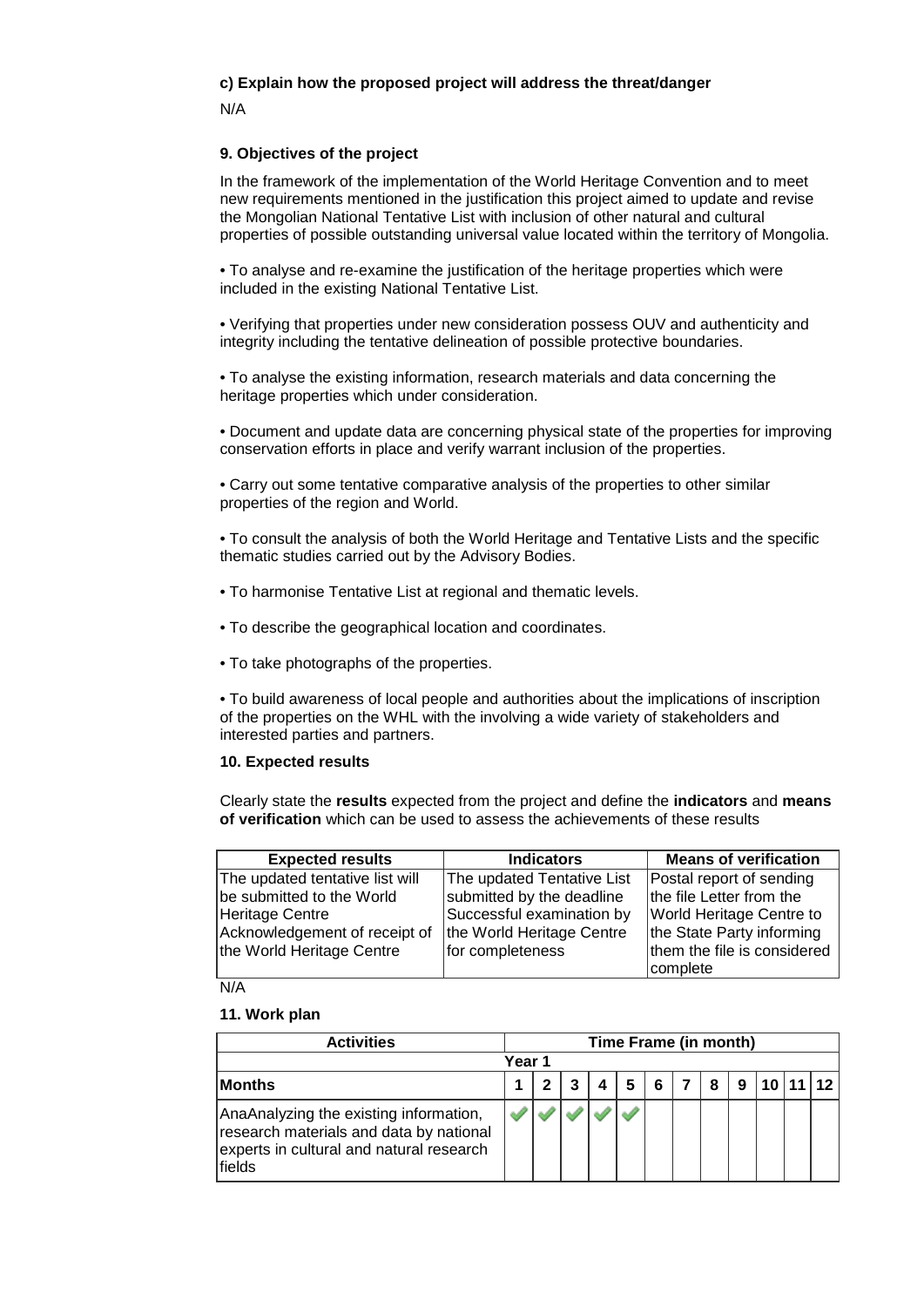| <b>Activities</b><br>Time Frame (in month)                                                                                                                                                                                                                                                                                         |        |              |   |   |   |   |                |   |   |    |    |    |
|------------------------------------------------------------------------------------------------------------------------------------------------------------------------------------------------------------------------------------------------------------------------------------------------------------------------------------|--------|--------------|---|---|---|---|----------------|---|---|----|----|----|
|                                                                                                                                                                                                                                                                                                                                    | Year 1 |              |   |   |   |   |                |   |   |    |    |    |
| <b>Months</b>                                                                                                                                                                                                                                                                                                                      | 1      | $\mathbf{2}$ | 3 | 4 | 5 | 6 | $\overline{7}$ | 8 | 9 | 10 | 11 | 12 |
| Consulting of national experts the<br>analysis of both the WHL and TL<br>prepared, and the specific thematic<br>studies carried out by the Advisory<br><b>Bodies</b>                                                                                                                                                               |        |              |   |   |   |   |                |   |   |    |    |    |
| Organizing the awareness raising<br>meetings with local people and<br>authorities (three meetings)                                                                                                                                                                                                                                 |        |              |   |   |   |   |                |   |   |    |    |    |
| Elaboration and priority setting of<br>potential heritage sites to the TL by<br>national experts                                                                                                                                                                                                                                   |        |              |   |   |   |   |                |   |   |    |    |    |
| Carrying out tentative comparative<br>analysis by national experts and<br>consulting with Advisory bodies'<br>experts                                                                                                                                                                                                              |        |              |   |   |   |   |                |   |   |    |    |    |
| Organizing meeting of specialists and<br>professionals and decision makers for<br>the priority setting of potential heritage<br>sites (2 times before field visits and one<br>afterward)                                                                                                                                           |        |              |   |   |   |   |                |   |   |    |    |    |
| Sending the proposals of prioritized<br>potential heritage sites to the Advisory<br>Bodies' experts and tentatively<br>consulting with them on the proposals.                                                                                                                                                                      |        |              |   |   |   |   |                |   |   |    |    |    |
| Organizing (at least 5 visits) field visits<br>(to describe the location and<br>coordinates, verifying OUV, authenticity,<br>integrity and warrant inclusion, taking the<br>photographs, meeting with local peoples<br>so on)                                                                                                      |        |              |   |   |   |   |                |   |   |    |    |    |
| Elaborating the updated TL using<br>standard format                                                                                                                                                                                                                                                                                |        |              |   |   |   |   |                |   |   |    |    |    |
| Results of field visits and first draft of<br>updated new TL will be sent to Advisory<br>bodies experts for consulting and<br>information proposes                                                                                                                                                                                 |        |              |   |   |   |   |                |   |   |    |    |    |
| Organizing joint national workshop in<br>which will participate experts, specialists<br>and all stakeholders concerned. Inviting<br>the Advisory Bodies' experts (WHC's<br>experts) to the proposed sites and<br>National Workshop, and consulting with<br>them on harmonizing the TL at national,<br>regional and thematic levels |        |              |   |   |   |   |                |   |   |    |    |    |
| Translation of updated TL into English<br>and editing                                                                                                                                                                                                                                                                              |        |              |   |   |   |   |                |   |   |    |    |    |
| Final report                                                                                                                                                                                                                                                                                                                       |        |              |   |   |   |   |                |   |   |    |    |    |

# **12. Evaluation and reporting**

The final report will be prepared by the organization in charge of the implementation of the project according to the contract signed by the Mongolian National Commission for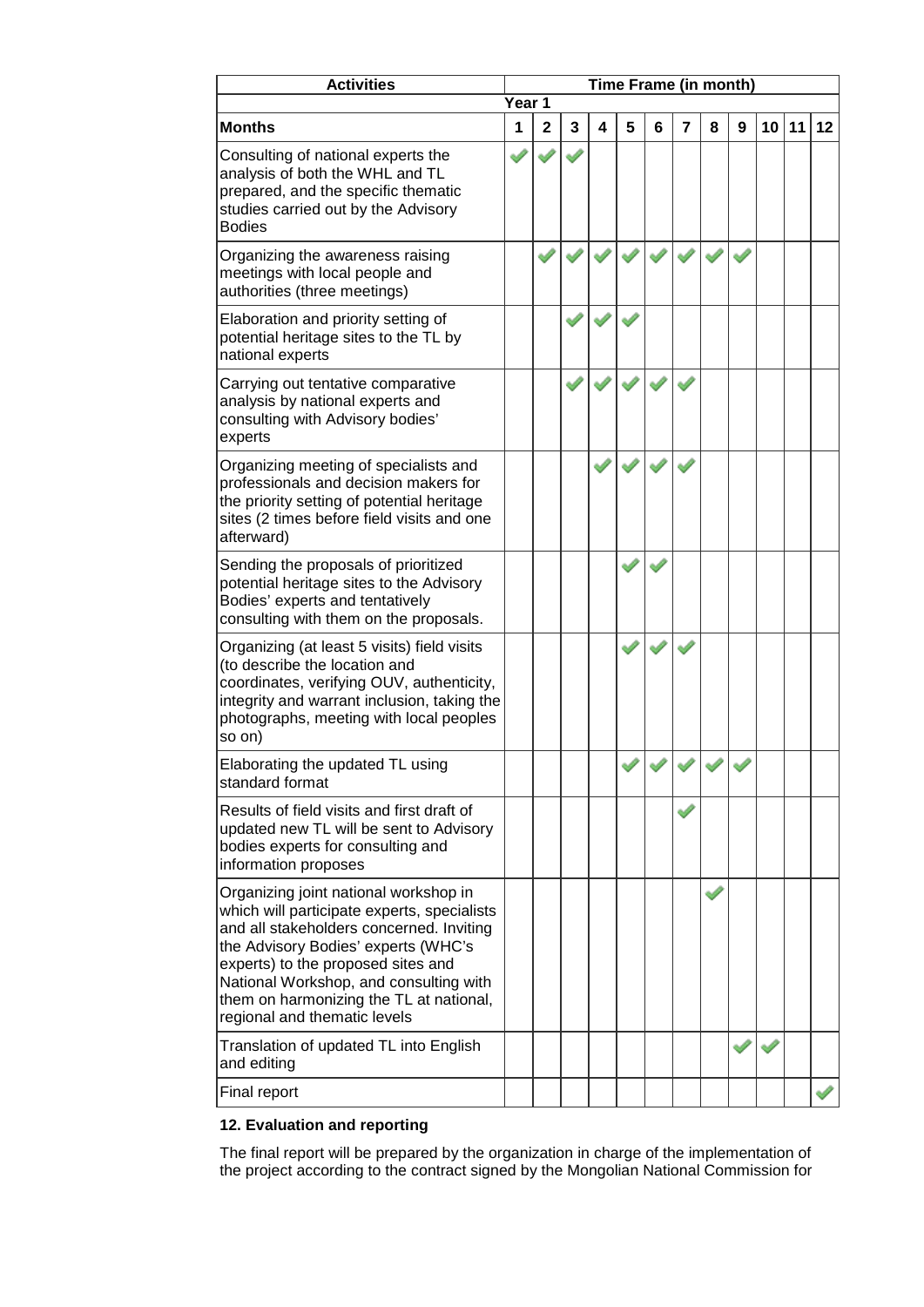UNESCO and the organization in charge of implementation. The report will include methods, analysis and results of fieldwork, conclusions based on findings, conclusions and recommendations for the revision of the Tentative List.

The evaluation will focus on the results achieved and their impact on updating the Tentative List of Mongolia and the implementation of the World Heritage Convention. The evaluation also will consider the improvement of the capacity building of national staff and experts, and the awareness-raising of the public. Mongolian National Commission for UNESCO and other organizations concerned and partners will do monitoring during the implementation of the project.

#### **13. Profiles of specialists, trainers, technicians and/or skilled labour, if the project foresees the participation of such people**

XXXX, Chairperson of ICOMOS National Committee of Mongolia and member of the Mongolian National Committee for World Heritage.

XXXX, Director of National Archaeology, Mongolian Academy of Sciences and member of the Mongolian National Committee for World Heritage.

XXXX, Chairperson of the Mongolian National Committee for MAB (Man and Biosphere), Director of Special protected area administration department of Ministry of Nature and Green developments.

XXXX, Director of the Research, Training and Promotion Centre for the World Heritage in Mongolia.

#### **14. Key target audiences, including profiles of trainees / participants, if the project foresees the participation of such people**

- Specialists of the Ministry of Culture, Sport and Tourism of Mongolia
- Specialists of the Ministry of Nature and Green Development of Mongolia
- Specialists of the Mongolian National commission for UNESCO
- Researchers of the Institute of Archaeology, Mongolian Academy of Sciences
- Researchers of the Nature conservator institutions and NGOs
- Specialists of the Cultural Heritage Centre of Mongolia
- Specialists of the Research, Training and Promotion Centre for the World Heritage
- Members of Mongolian National Committee for World Heritage
- Members of Natural and Cultural Heritage related NGOs
- ICOMOS National Committee of Mongolia
- Local community and authorities
- And others.

#### **15. Budget breakdown**

| <b>Items</b>              | <b>Items Description</b>                     | <b>Amount</b><br>x Unit<br><b>USD</b> | <b>Total</b><br><b>USD</b> | <b>Amount</b><br><b>Requested to</b><br>the World<br><b>Heritage Fund</b><br><b>USD</b> | <b>States</b><br>party<br><b>Funds</b><br><b>USD</b> | Other<br><b>USD</b> |
|---------------------------|----------------------------------------------|---------------------------------------|----------------------------|-----------------------------------------------------------------------------------------|------------------------------------------------------|---------------------|
| Organisation              |                                              |                                       |                            |                                                                                         |                                                      |                     |
| Venue                     | 3 meetings (10<br>persons x USD10)           | 10x30<br>Person<br>day work           | 300                        | 0                                                                                       | 300                                                  | $\Omega$            |
| Secretarial<br>Assistance | 1 person for 10<br>months                    | 200x10<br>Person<br>day work          | 2,000                      | 2,000                                                                                   | $\Omega$                                             | $\overline{0}$      |
| Other                     | National workshop<br>with all<br>stakeholder | 15x40<br>Person<br>day work           | 600                        | 600                                                                                     | $\Omega$                                             | $\Omega$            |
| Translation               |                                              | 15x70<br>Page                         | 1,050                      | 1,050                                                                                   | $\overline{0}$                                       | $\Omega$            |
| Venue                     | rent                                         | 400x1<br>Unit                         | 400                        | 400                                                                                     | $\Omega$                                             | $\overline{0}$      |
| Audio Visual              | 1 day                                        | 300x1                                 | 300                        | 300                                                                                     | 0                                                    | 0                   |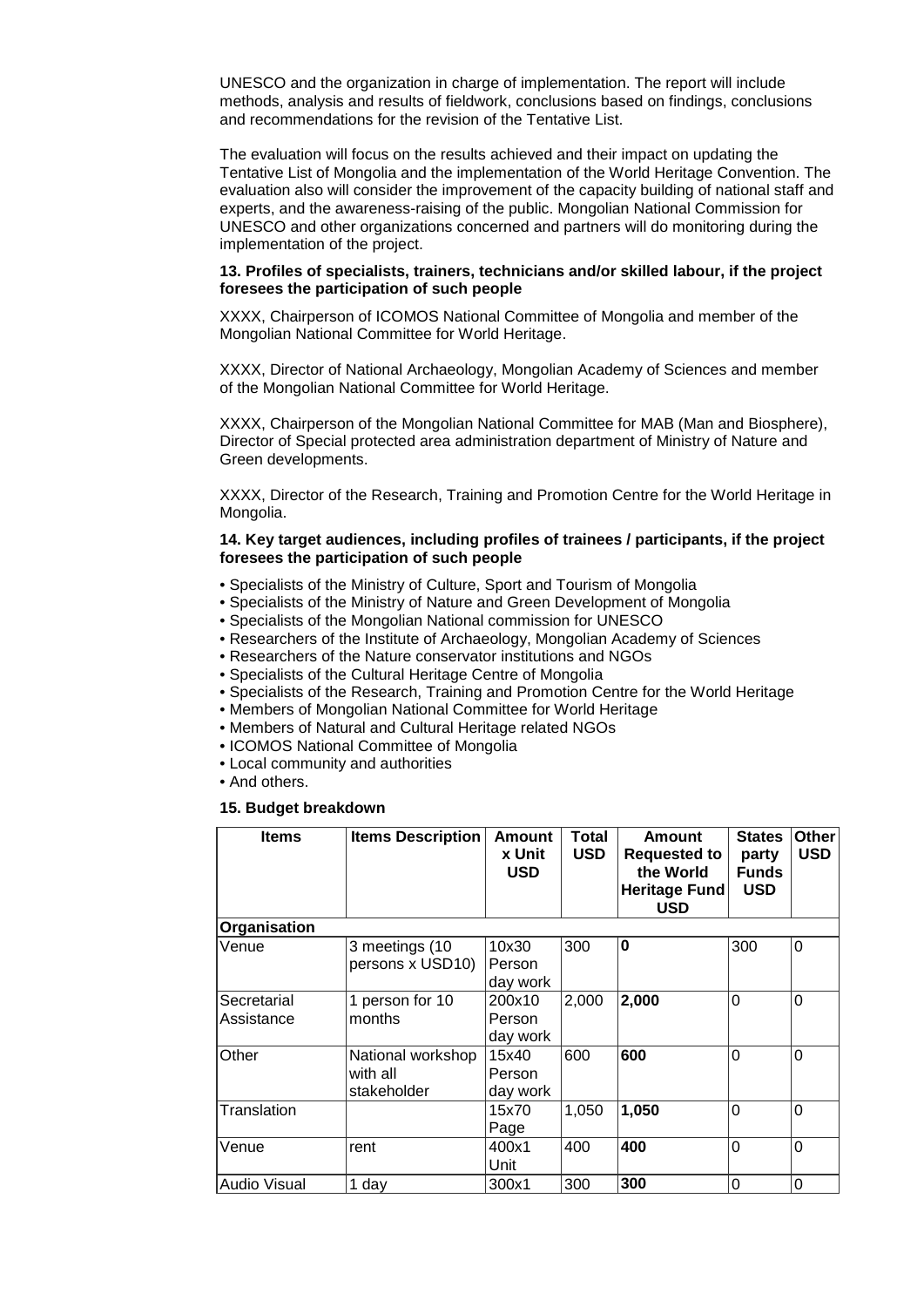| <b>Items</b>                                        | <b>Items Description</b>                      | <b>Amount</b>        | <b>Total</b>     | <b>Amount</b>                               | <b>States</b>              | Other               |
|-----------------------------------------------------|-----------------------------------------------|----------------------|------------------|---------------------------------------------|----------------------------|---------------------|
|                                                     |                                               | x Unit<br><b>USD</b> | <b>USD</b>       | <b>Requested to</b><br>the World            | party                      | <b>USD</b>          |
|                                                     |                                               |                      |                  | <b>Heritage Fund</b>                        | <b>Funds</b><br><b>USD</b> |                     |
|                                                     |                                               |                      |                  | <b>USD</b>                                  |                            |                     |
| Equipment                                           |                                               | Unit                 |                  |                                             |                            |                     |
| Simultaneous                                        | 8 hours                                       | 100x8                | 800              | 800                                         | 0                          | 0                   |
| Interpretation                                      |                                               | Hour                 |                  |                                             |                            |                     |
| Venue                                               | Organizing<br>meetings with local Unit        | 240x3                | 720              | $\mathbf 0$                                 | 0                          | 720                 |
|                                                     | people and                                    |                      |                  |                                             |                            |                     |
|                                                     | authorities 3 times                           |                      |                  |                                             |                            |                     |
| Other                                               | Analyzing existing                            | 550x4                | 2,200            | 2,200                                       | $\mathbf 0$                | 0                   |
|                                                     | materials, desktop                            | Unit                 |                  |                                             |                            |                     |
|                                                     | reviews,<br>development of                    |                      |                  |                                             |                            |                     |
|                                                     | comparative                                   |                      |                  |                                             |                            |                     |
|                                                     | analysis -                                    |                      |                  |                                             |                            |                     |
|                                                     | Documents                                     |                      |                  |                                             |                            |                     |
| Other                                               | Documents                                     | 300x1                | 300              | 300                                         | 0                          | 0                   |
|                                                     |                                               | Unit                 | Total 8,670      | 7,650                                       | 300                        | 720                 |
|                                                     | <b>Personnel / Consultancy service (fees)</b> |                      |                  |                                             |                            |                     |
| <b>National Expert</b>                              | 2 experts not                                 | 1,100x2              | 2,200            | 2,200                                       | $\boldsymbol{0}$           | 0                   |
|                                                     | affiliated to public                          | Unit                 |                  |                                             |                            |                     |
|                                                     | research                                      |                      |                  |                                             |                            |                     |
| <b>National Expert</b>                              | institutions<br>coordinator for 10            | 250x10               | 2,500            | 2,500                                       | 0                          | 0                   |
|                                                     | months                                        | Month                |                  |                                             |                            |                     |
| Other                                               | office expenses                               | 400x10               | 4,000            | $\mathbf 0$                                 | $\mathbf 0$                | 4,000               |
|                                                     |                                               | Month                |                  |                                             |                            |                     |
| International                                       | 500\$x7days x                                 | 3,500x2              | 7,000            | 2,000                                       | 5,000                      | 0                   |
| Expert                                              | 2per                                          | Unit                 | Total 15,700     | 6,700                                       | 5,000                      | 4,000               |
| <b>Travel</b>                                       |                                               |                      |                  |                                             |                            |                     |
| Domestic travel                                     | 5 field expeditions                           | 440x5                | 2,200            | 1,320                                       | 880                        | 0                   |
| cost                                                | fuel                                          | Unit                 |                  |                                             |                            |                     |
| Domestic travel                                     | car rent                                      | 640x5<br>Unit        | 3,200            | 1,920                                       | 1,280                      | 0                   |
| cost<br>Domestic travel                             | transport in                                  | 700x2                | 1,400            | 1,400                                       | 0                          | $\mathbf 0$         |
| cost                                                | country                                       | Unit                 |                  |                                             |                            |                     |
| International                                       | for 2 persons                                 | 2,000x2              | 4,000            | 4,000                                       | $\mathsf 0$                | $\mathbf 0$         |
| travel cost                                         |                                               | Unit                 |                  |                                             |                            |                     |
|                                                     |                                               |                      | Total 10,800     | 8,640                                       | 2,160                      | 0                   |
| <b>Daily Subsistence allowance</b><br>Accommodation | 5 visits x (\$30) 5                           | 750x5                | 3,750            | 2,000                                       | 1,750                      | $\mathbf 0$         |
|                                                     | days x 5 persons                              | Unit                 |                  |                                             |                            |                     |
| Meals                                               | 5 visits x (\$20) 5                           | 500x5                | 2,500            | 1,330                                       | 1,170                      | $\mathbf 0$         |
|                                                     | days x 5 persons                              | Unit                 |                  |                                             |                            |                     |
| Accommodation                                       | 2 Int. experts<br>(\$100) x 7 days            | 100x14<br>Unit       | 1,400            | 1,400                                       | $\boldsymbol{0}$           | 0                   |
| Meals                                               | 2 per x 7 days $x$ 60                         | 120x7                | 840              | 840                                         | 0                          | 0                   |
|                                                     | \$                                            | Unit                 |                  |                                             |                            |                     |
|                                                     |                                               |                      | Total $8,490$    | 5,570                                       | 2,920                      | 0                   |
| <b>Equipment</b>                                    |                                               |                      |                  |                                             |                            |                     |
|                                                     |                                               | 0x1 Unit             | $\boldsymbol{0}$ | $\boldsymbol{0}$<br>$\overline{\mathbf{0}}$ | 0<br>$\overline{0}$        | 0<br>$\overline{0}$ |
| <b>Evaluations</b>                                  |                                               | Total 0              |                  |                                             |                            |                     |
|                                                     |                                               | 0x1 Unit             | $\pmb{0}$        | 0                                           | 0                          | 0                   |
|                                                     |                                               | Total 0              |                  | $\overline{\mathbf{0}}$                     | $\overline{0}$             | $\overline{0}$      |
|                                                     |                                               |                      |                  |                                             |                            |                     |